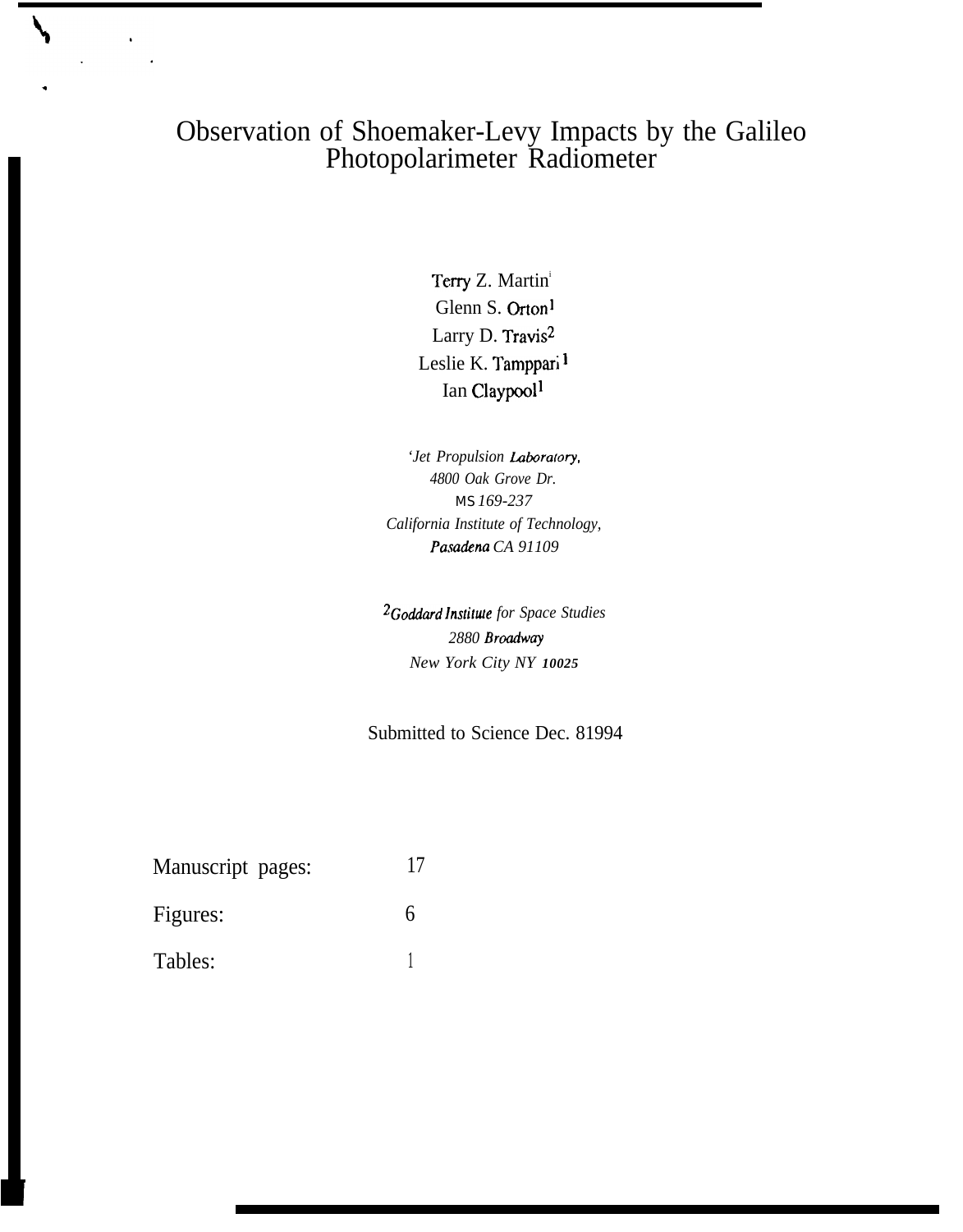## Suggested running head: Galileo Shoemaker-Levy observations

**t'**

Direct correspondence to:

Terry Z. Martin Mail stop 169-237 Jet Propulsion Laboratory 4800 Oak Grove Dr. Pasadena CA 91109 (818) 354-2178 FAX: (818) 393-4619 Terry .Z.Martin@jpl.nasa. gov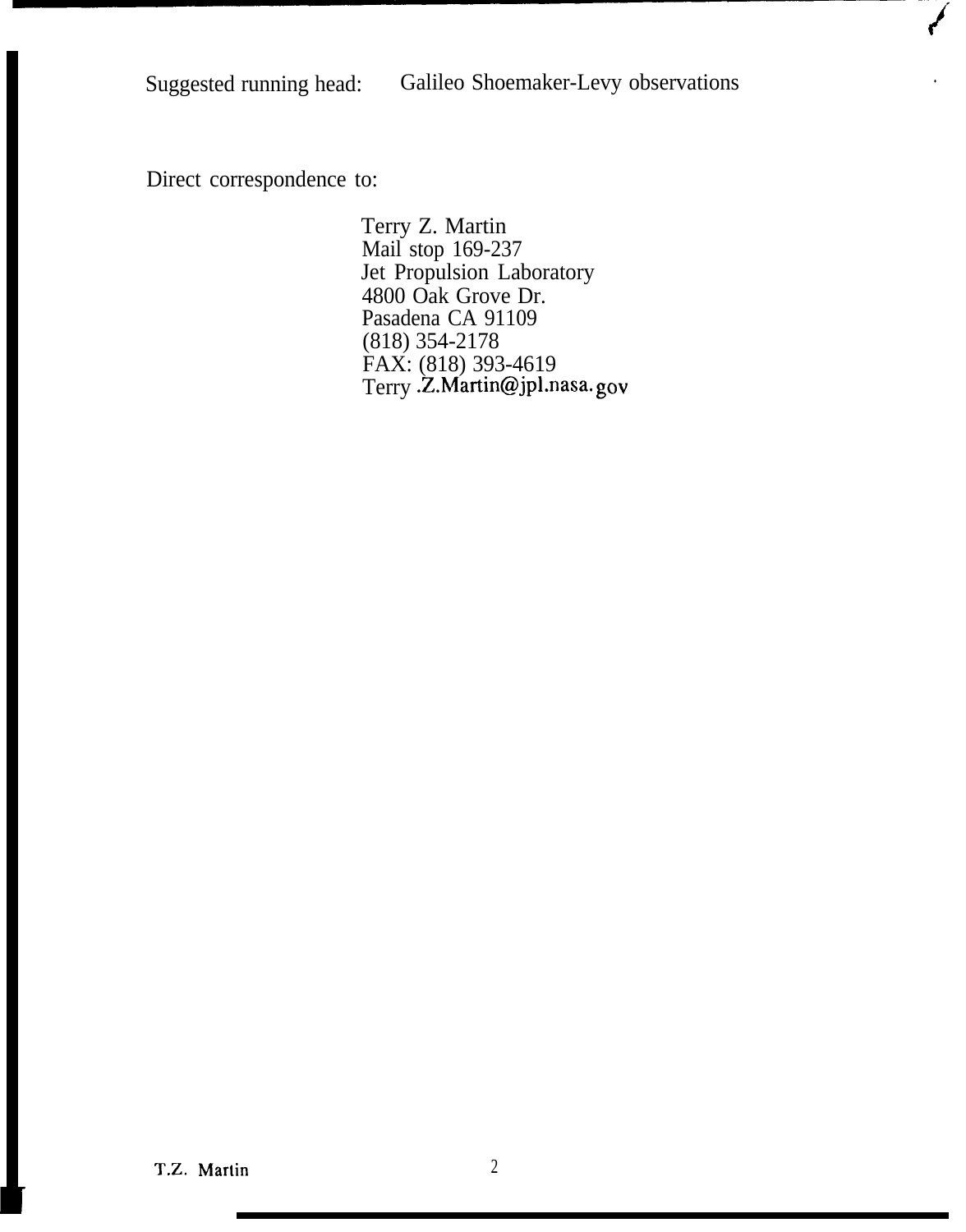## Abstract

The Galileo Photopolarimeter Radiometer (PPR) experiment took direct high-speed photometric observations at 678 and 945 nm of several SL9 fragment impacts with Jupiter. Initial flashes occurred at (G) July 18, 07:33:32, (H) July 18, 19:31:58, (L) July 19, 22:16:48; and  $(Q1)$  July 20, 20:13:52 (equivalent UTC observed at earth), with relative peak 945-rim brightnesses of 0.87, 0.67, 1.00 and 0.42, respectively. These lightcurves show a 2-see rise to maximum, a 10 sec plateau and an accelerating falloff. The Q1 event, observed at both wavelengths, yields a color temperature of more than 10,000 K at its peak.

.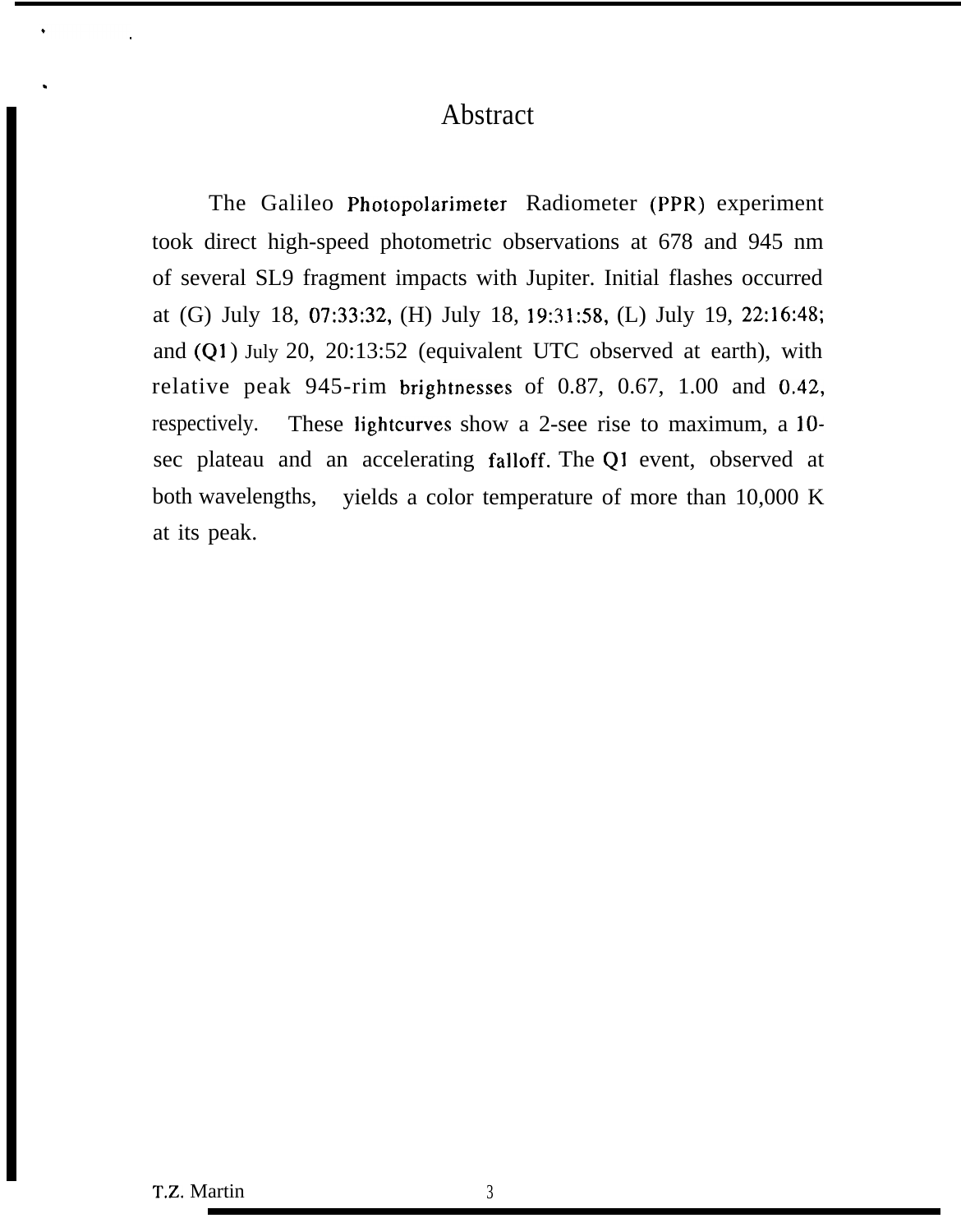#### INTRODLJCTION

.

#

The impacting of Comet Shoemaker-Levy 9 ("S1.9") into Jupiter in July 1994 was an extraordinary event, stimulating an unparalleled set of astronomical observations, The instrument complement of the Galileo spacecraft, on its way to a December 1995 orbit insertion at Jupiter, was able to observe the impact events from a unique vantage point above the dawn terminator (Fig. 1). The Photopolarimeter Radiometer (PPR) (1 ), a single field-of-view instrument, employs a rotating filter wheel covering a variety of wavelengths in the visible and near infrared for photometric and polarimetric remote sensing of Jupiter's atmosphere and satellites.

For the observations of SL9, the PPR was used as a high-speed photometer, as it was important to maximize the chance of observing the radiation associated with the impact events, given considerable uncertainty about their magnitude, timing, and duration. Brief, bright emission from a very small area was expected for the "meteor flash" as the comet fragments passed through the atmosphere (2). With the comet moving at 60 km/see, its passage through the atmosphere could be short enough that the detectable signal might be lost while rotating between filters. Consequently, single filter measurements with a 0.23 sec sample time were employed for most of the observed impacts.

Among the available wavelengths, two of the three polarimeter filters were selected: 678 and 945 nm (with bandwidths of 9 and 11 nm, respectively), near the peak sensitivity of the silicon diode detectors. Most events were observed at 945 nm alone, offering the possibility of detecting thermal emission from an upwelling fireball, which at some  $3000 \text{ K}$  (2) would be cooler than the entry meteor flash. For fragment Q1, however, measurements alternated at 678 and 945 nm, with a sample period of 1.26 sec at either wavelength.

 $T.Z.$  Martin  $4$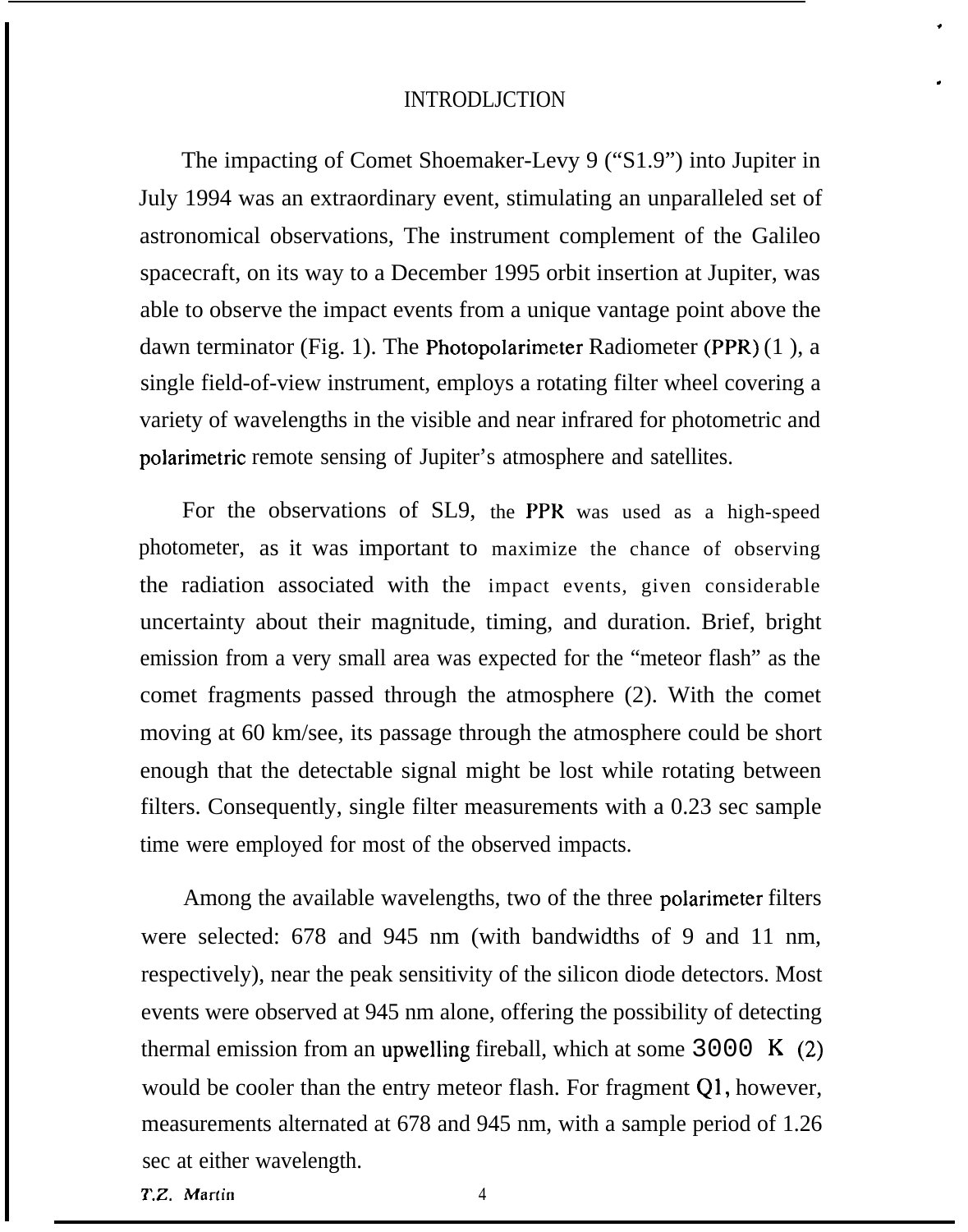Radiation passes through a Wollaston prism in the PPR in order to separate orthogonal polarizations, which are sensed by separate detectors (1). These simultaneous measurements afforded an enhanced ability to confirm the reality of detections, since the signal for a real event would appear in both channels, in contrast to random noise or spikes produced by cosmic rays hitting the silicon diode detector; the impact-induced radiation was not likely to be polarized.

At a distance of 1.6 AU from Galileo, Jupiter subtended only 0.6 mrad within the PPR 2.5 mrad diameter field (Fig. 1). With no scan platform motion required (3), and no use of the tape recorder (4), the PPR observations were sufficiently benign to be approved by the Project at times when Galileo was not in contact with any ground station. Impact events B, H, L, Q1, and S were selected for the memory-buffered approach (4). For the C, G, and R events, the PPR was set up to record data simultaneously with the infrared and ultraviolet spectrometer measurements (5). The R data on tape are not yet available.

Whether an impact event was detected depended on three factors:

1. Movement of the actual impact time relative to fixed observing time. The start and end times for the observation were fixed in mid-June by the spacecraft planning schedule.

2. Brightness of the impact, influencing signal level.

3. Amount of the stored data that could be returned given downlink communication time available.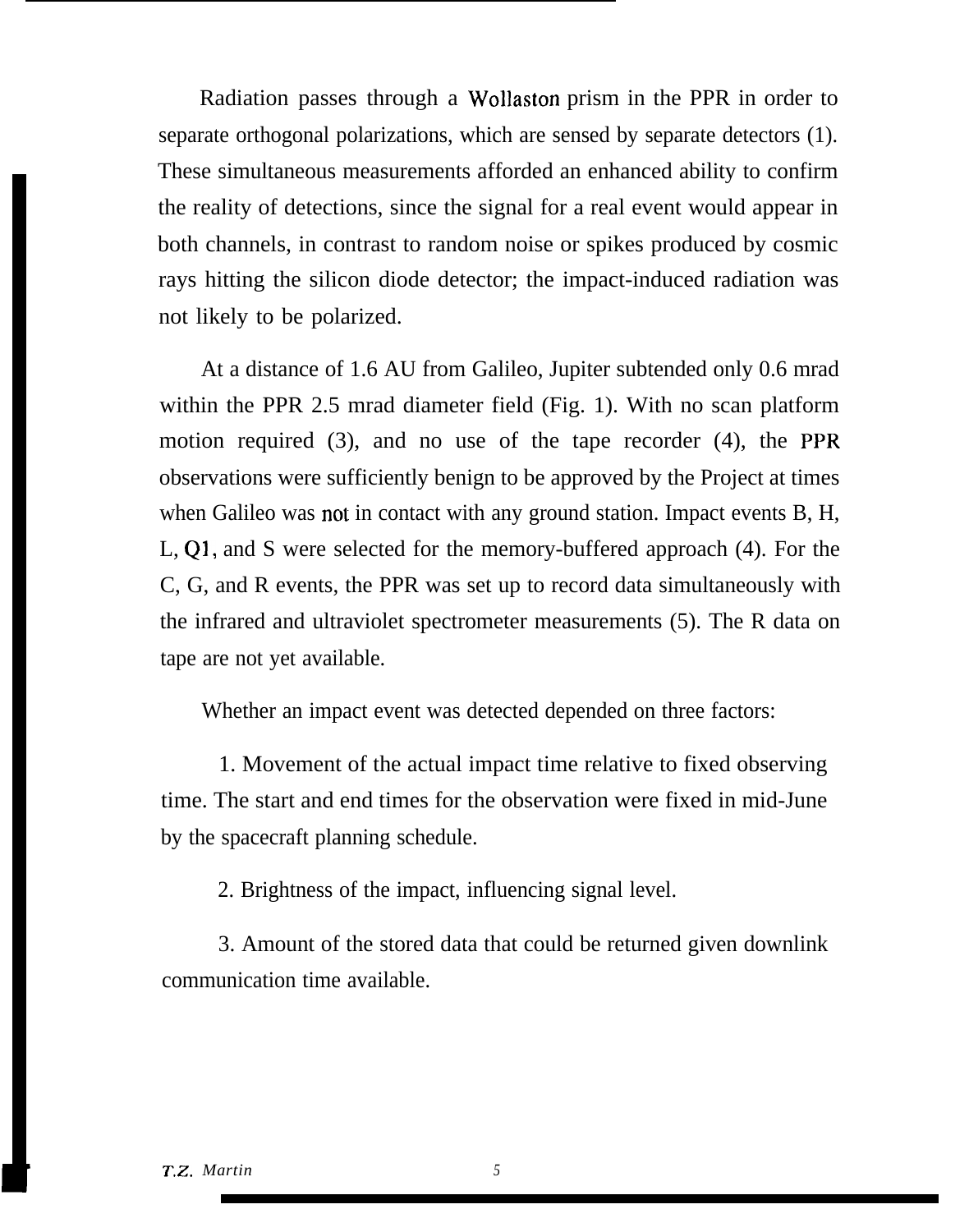#### OBSERVATIONS

,

Among the set of memory -buffered obsmvations, definite signals were found for H, L, and Q1 (6; Fig. 2-3). These events were all much shorter than the observed time span (Table 1). The 1  $\sigma$  noise level at 945 nm for all observations was 1.2 data numbers (DN) after averaging the two polarization channel signals together without smoothing. This is about 0.5% of the integrated brightness of Jupiter at 945 nm.

All of the events detected show a rise to maximum signal within 2 seconds, at which time there is a sudden slope change at the peak intensity. All of the 945-rim measurements bear a similar shape, with about a 10-sec plateau prior to falloff. The maximum duration of detected light is 35 sec for L. Data returned from the G impact, although sampled less frequently, show the same general behavior as the others (Fig. 4). There is a suggestion of secondary flashes in the 3 minutes following the main G flash. However, examination of the two PPR channels shows a lack of correlated signals during this period, and it is unlikely that these peaks are real. It should be pointed out that there is no structure in the data indicating a separate detection of a "meteor" and a "fireball" phase, except perhaps for the slope change.

The 678 nm data for Q1 differ in that the signal decays faster (Fig. 5). We note that the time-drift images of impacts K and N at 890 nm by the Solid State Imaging instrument on Galileo (7) show a comparable duration to our 945 nm data, and a similar shape. The SS1 sequence of W images at 559 nm (7) show a rise and fall within about 5 see, which is similar to the Q1 678 nm behavior. There is an unidentified spike in the Q 1 data about 1.5 min after the principal event seen in four channels (Fig. 3); this spike appears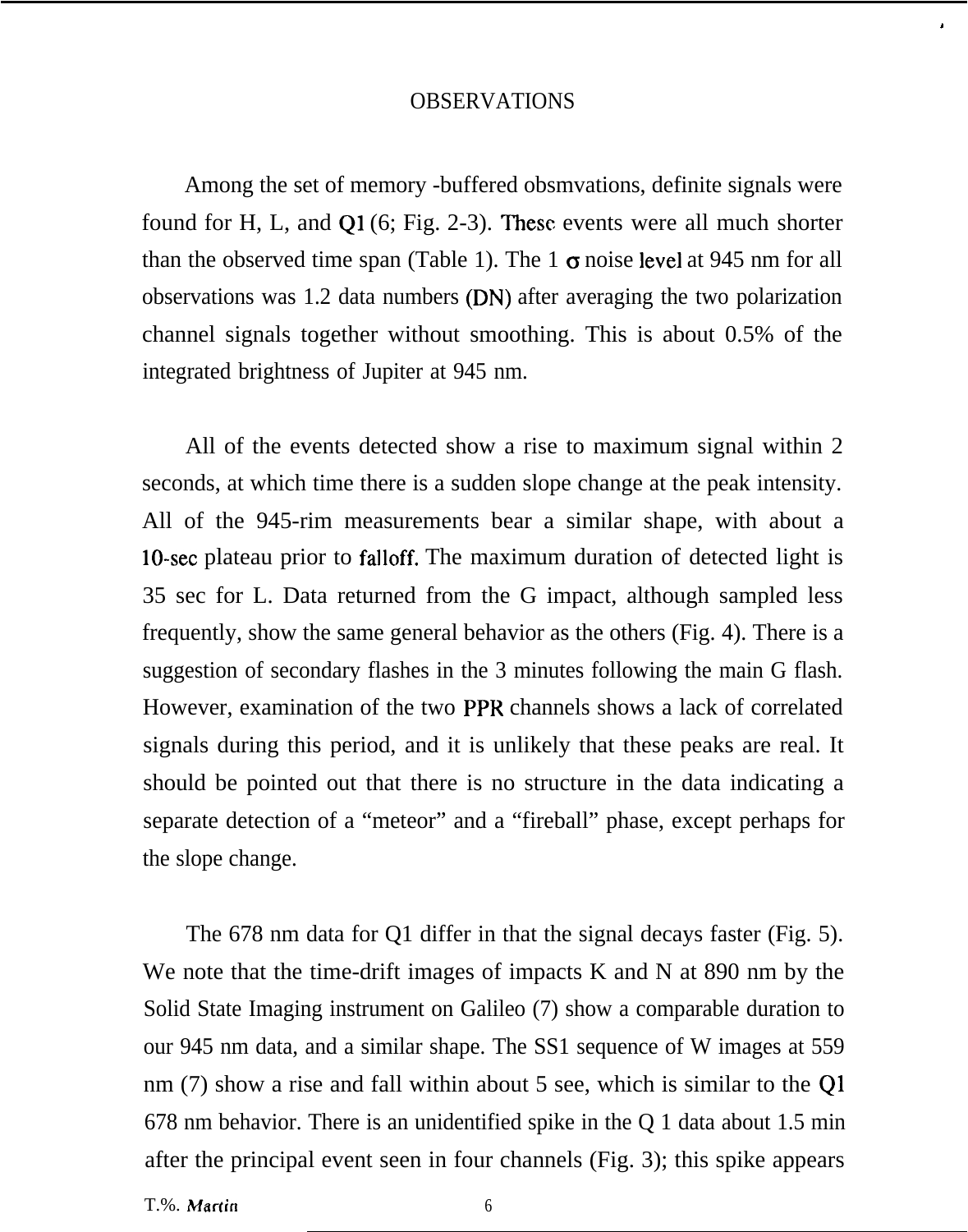only in the two 678 nm channels, and those amplitudes differ by over a factor of two. Although the amplitudes are well above noise levels, the brevity of the signature and its dissimilar amplitudes suggest this may be a cosmic ray event affecting the two independent detectors. No other event of this kind is seen in the entire SL9 data set.

#### ANALYSIS

Two possible interpretations of the PPR data were initially conceived:

1. The flashes represent the hot meteor phase of the fragments' demise, with a duration indicative of the time for the glowing trail material to radiate its energy.

2. The PPR signal represents *only* the "fireball" phase: the upwelling or expansion of hot material after the meteor deposits its energy.

Clues to the origin of the light seen by the PPR can be found in the absolute intensities, in the ratio of intensities at different wavelengths, and in the correlation with other data sets.

The peak absolute signal levels observed by the PPR at 945 nm represent about  $6\%$  of the signal from Jupiter itself for the L event. The signal can be modelled by

$$
S_{_{945}} = B_{_{945}}(T(t)).a.)(t), \tag{1}
$$

where  $B(T(t))$  is the time-dependent Planck function and  $\omega(t)$  is the effective solid angle subtended by the emission. The peak L signal is fit for either of these two distinct cases:

1. A meteor flash having T=10000 K and the solid angle of a 150  $km^2$ area. This area could be a "pencil" of dimensions 2,5 by 60 km, for example.

 $\ddot{\phantom{a}}$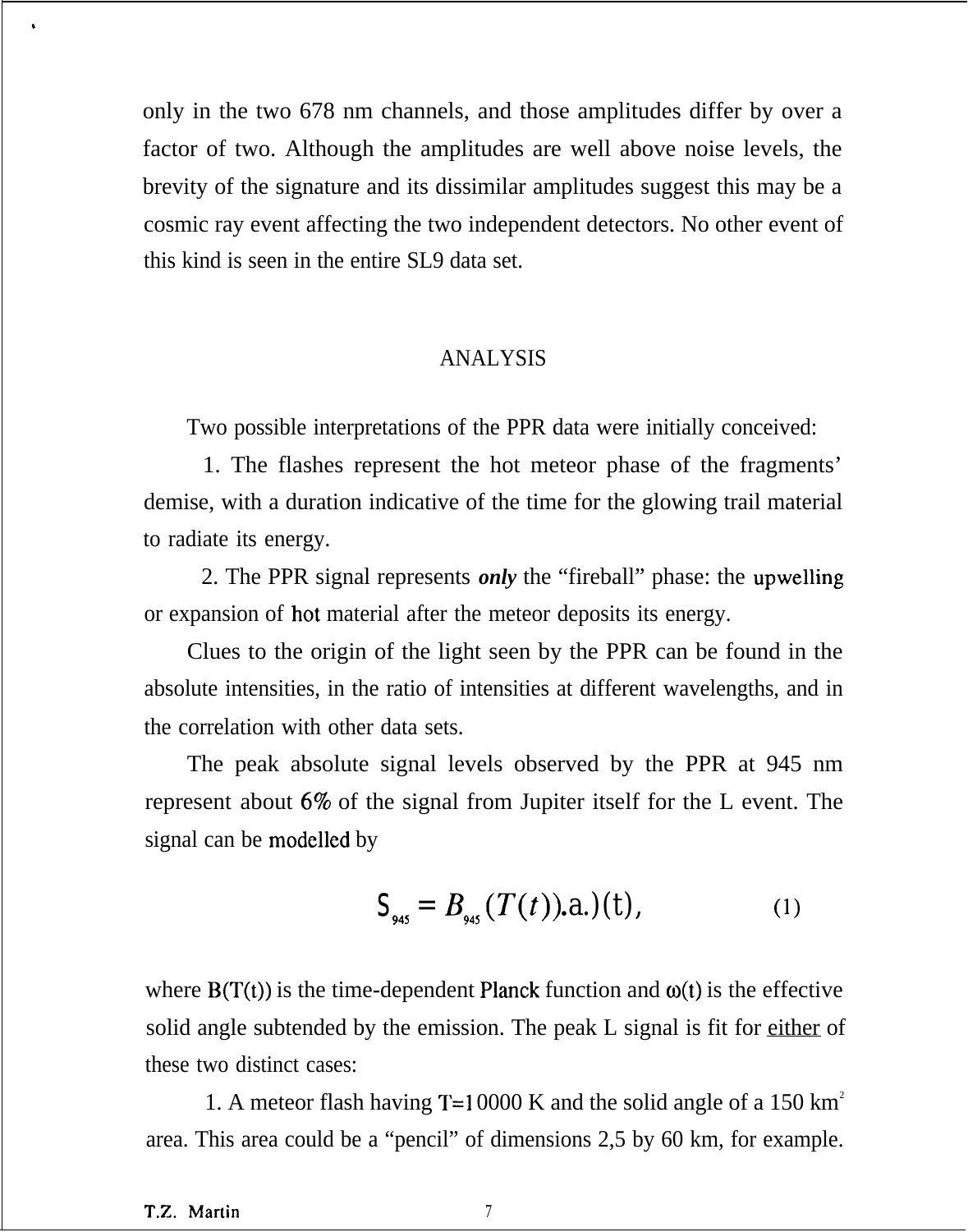2. A fireball having  $T=3000$  K and the solid angle of an area 400 km<sup>2</sup> in size.

,

From this information alone, it would be difficult to establish a mechanism for the flash.

A substantial clue to the interpretation of the PPR signals is provided by the 678 and 945 nm flux ratio for Q 1. The ratio indicates temperatures near 18000 K, if blackbody emission is assumed (Fig. 5; note 8). At such temperatures, a source area near  $5 \text{ km}^2$  is adequate. The high emission at 678 relative to that at 945 nm implies a hot and compact phenomenon being responsible for the earliest few seconds of the PPR light curve. The rapid dropoff of radiation at 678 nm indicates a rapid cooling phase, as the peak of the blackbody radiation shifts to longer wavelengths. This behavior is consistent with the brevity of the 229-nm detection by the Galileo Ultraviolet Spectrometer experiment for G (9) and the brief 559-rim peak measured by the SS1 for W $(7)$ .

The 678 nm to 945 nm flux ratio drops to a value consistent with blackbody temperatures less than 4000K and an area on the order of 600 km<sup>2</sup> within 10 seconds. Initial high temperature and small solid angle are also suggested for the G impact by the ratio of the Galileo UVS 229 nm flux to that detected by the PPR at 945 nm during the rise to maximum signal (9). Behavior of the Near-IR Mapping Spectrometer spectra obtained seconds later for G are also consistent with an expanding, cooling, blackbody source with an initial temperature above 5000 K, going down to 450 K in just over a minute (1 O). The atmospheric pressure levels implied from the NIMS methane band data, when extrapolated backward to the time of the PPR peak, are near 50 mb, well below where a meteor trail would be found.

Could the first few seconds of the PPR flashes be due to the meteor phase? That phase of the impacts should resemble large terrestrial meteor events; ablation by either Jovian  $H_2$  or terrestrial N2 would in either case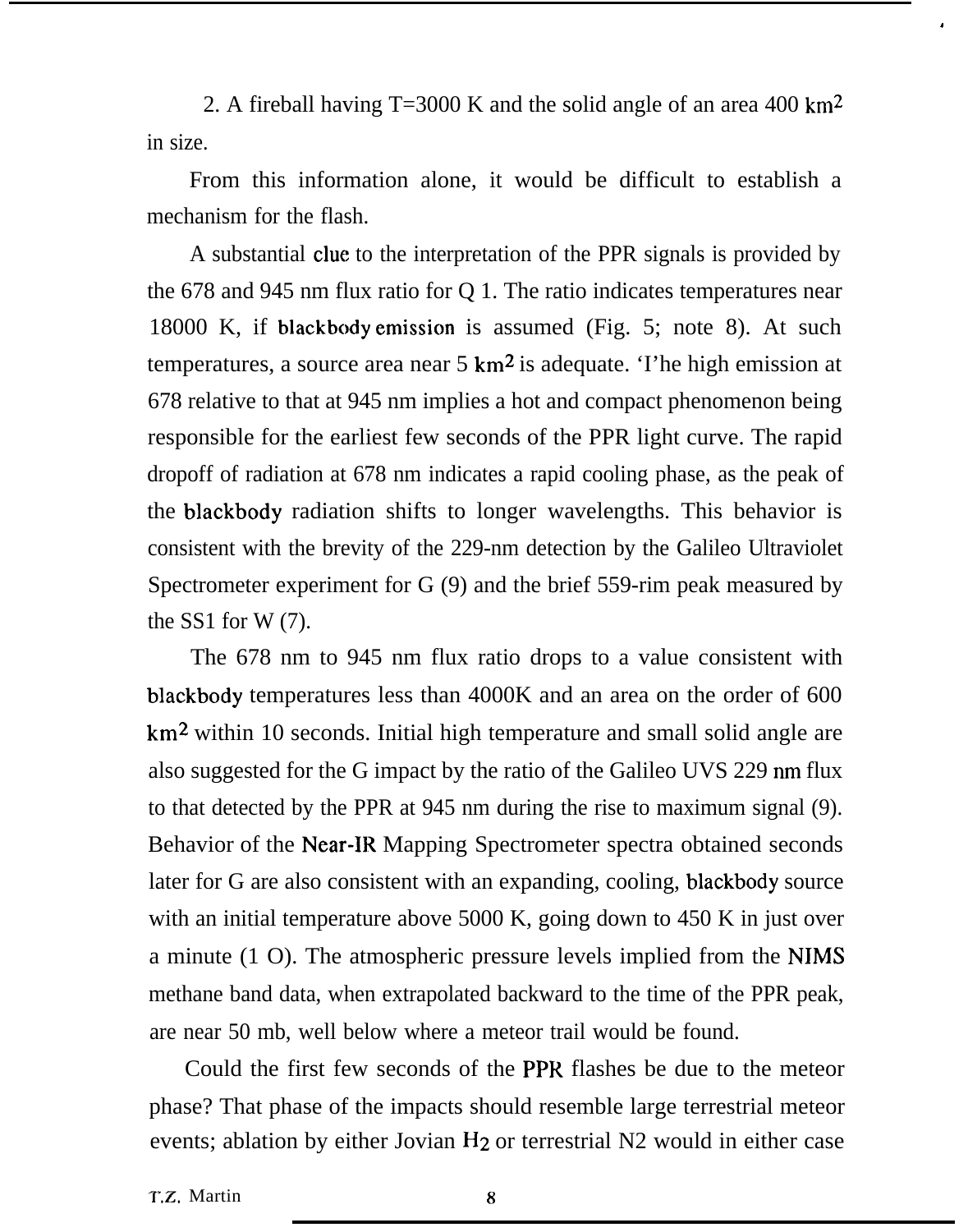produce a hot vaporized layer of impactor material. Terrestrial meteors display a rich spectrum of metallic lines corresponding to excitation temperatures in the several thousand K range  $(11)$ . Most of these lines arein the blue region, with only weak continuum in the red and infrared (12). Consequently, we expect the meteor phase to be dim at the PPR-detected wavelengths, as well as those used by the SS1 camera (13).

It also seems unlikely that the intensity of the meteor phase would so nicely merge into that of the fireball phase that follows. Note that the light curve shapes are very similar for four events of differing magnitude (Fig. 6). The only indication of a separation is the aforementioned slope change, which could indicate termination of the trail or disappearance below clouds.

Thus, the PPR measurements, together with those of the other Galileo experiments, imply a continuous impact radiation event, with no clear distinction between an impacting meteor flash and subsequent fireball. The three-dimensional modelling of the impacts by Crawford et *al* (2) imply that the meteor entry above the level of obscuring clouds would be followed by immediate expansion of the upper portion of the entry tube into a hot, compact fireball, aided perhaps by subsequent rebound of material from further down the tube. In this comparison, the sharp initial rise of the PPR data may correspond to the fast passage of the fragment through the visible part of the atmosphere. The rise would be caused by a growing solid angle of the entry tube, and the increasing frictional discharge of the fragment's kinetic energy into ablation heat. The abrupt cessation of the intensity rise is ascribed to either the bolide passing below a cloud layer, or to final breakup of the body. The following part of the PPR curve, which arises from a prompt "fireball" phenomenon, is simply the contribution of two competing terms: a cooling Planck emission and a growing solid angle, as in Equation 1. The balance of these terms produces the flat part of the curve at 945 nm, and the acceleration downward of the signal indicates the growing

—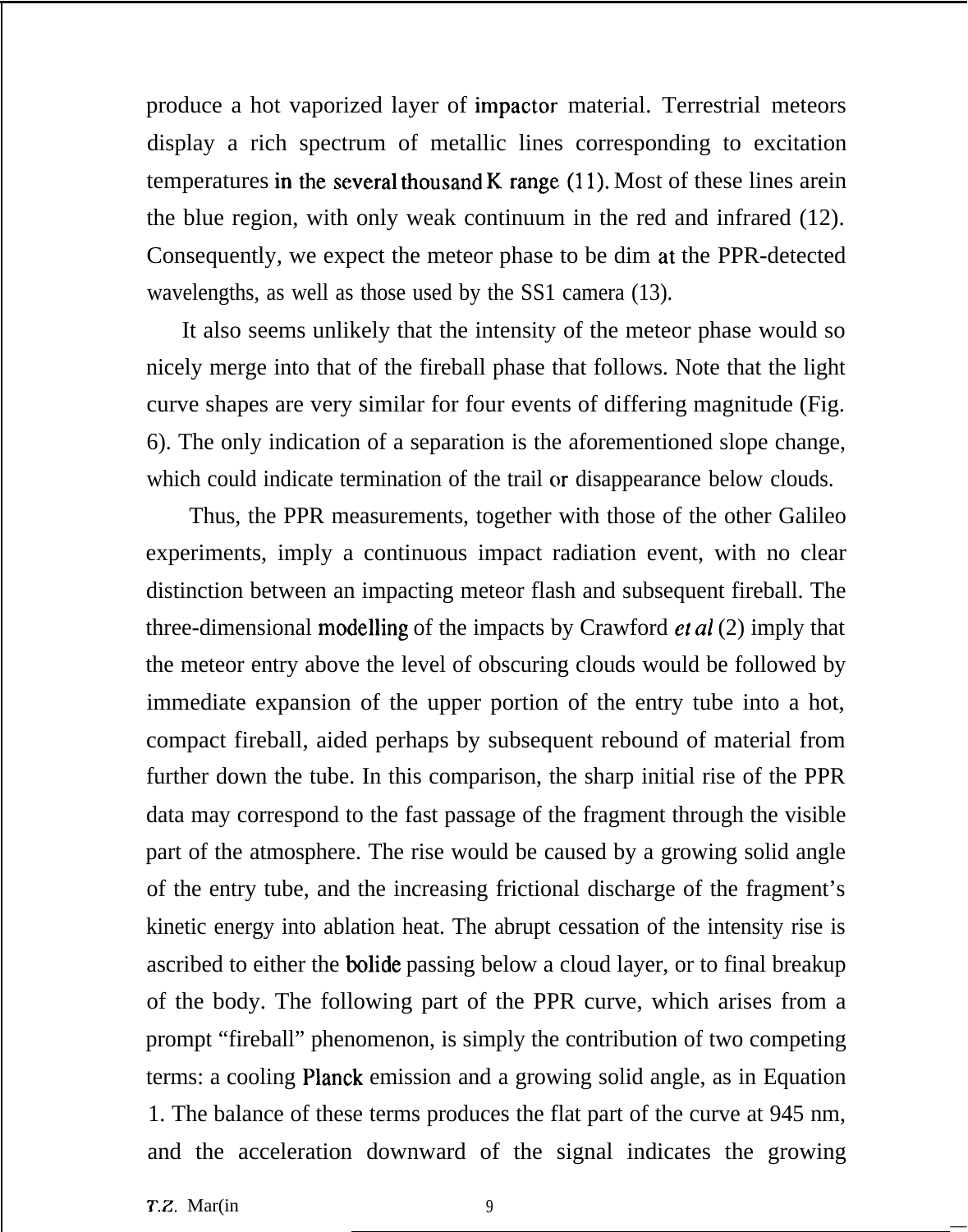dominance of the cooling. Note that it is not necessary to conclude from the Crawford et *al* model that PPR detects the meteor phase emission.

Interpreting comparisons with simultaneous earth-based observations is very important but by no means straightforward. Terrestrial observations attest to the complicated nature of the impacts, which may in some cases have involved tidally disrupted portions of the main impacting fragment. Sensitive near-infrared  $(-2 \mu m)$  light curves of several impacts from various observatories typically show two low-amplitude events before the main infrared brightening (14,1 5,16, 17). One interpretation of these three events is that they arise from (a) the impact bolide, (b) the plume and fireball upwelling over the horizon, and (c) the thermalization of the kinetic energy of the particles upon re-entry into the upper atmosphere.

The prospect is extremely intriguing that the initial bolide could be seen from earth, either from light refracted past the limb or, more likely, reflected off an incoming dust train. Verification of the simultaneity with Galileo observations is important for this interpretation. For the L impact, both Calar Alto (14) and Pic-du-Midi (15) measured the first of these small signals near the time of the PPR detection. The first observation of the H impact by Calar Alto (14), on the other hand, appears at 19:33, a minute after the PPR signal, although these may be consistent, given the  $\pm 1$  min timing accuracy of these Calar Alto observations. For the G impact, the Anglo-Australian Telescope (18) observed a faint point-like source on the limb at 7:32:58, coincident with the PPR time to within the 2-rein AAT sampling interval. These comparisons are all consistent with the impact flashes being observable from the earth. The coincidence of a feature above the limb at the G impact site in an 888 nm filter exposure made by the Hubble Space Telescope Wide-field/Planetary Camera between 7:33:15 and 7:33:45 (19) lends weight to the interpretation that the initial flash observed from the earth was fireball radiation reflected off a trailing dust cloud. Its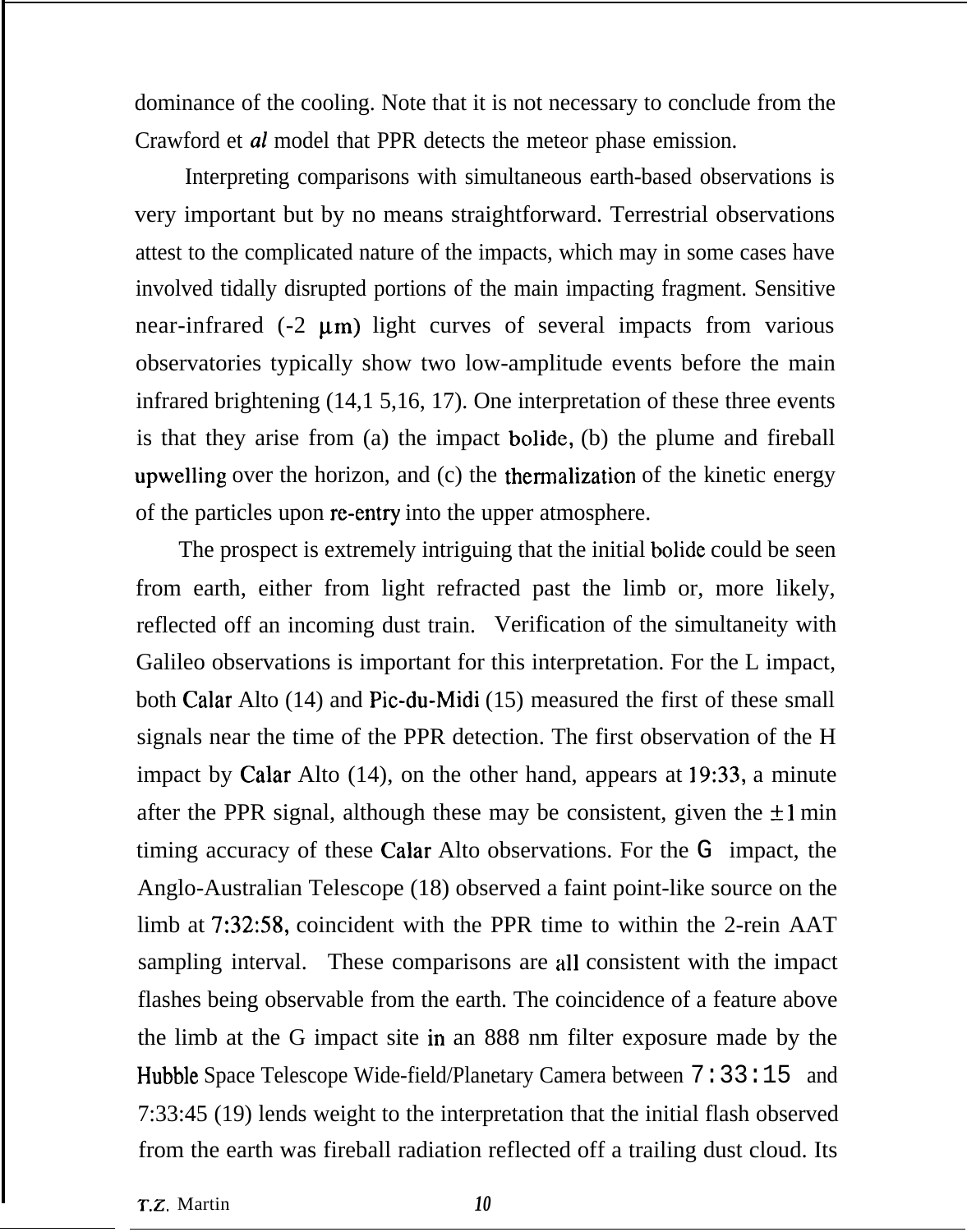integrated brightness is much less than that measured by the PPR at nearly the same wavelength within the same time frame, implying that most of the radiation detected by the PPR originated below the <sup>I</sup> lST-observed limb. Furthermore, its appearance at the limb 400 km above the 100-mbar level, seconds after the PPR observations, implies a time interval too short for a fireball to well up, assuming a speed on the order of the  $\sim$ 10 km/see velocities responsible for the observed ballistic trajectories of the plume material at subsequent times (19). Obviously, the most complete picture of the first few seconds of the impact events will arise from detailed comparisons between the PPR and other Galileo observations and a large suite of terrestrial measurements at these and later times, together with models of the impact phenomenon.

We can readily determine an upper limit for the flux reflected from the closest Galilean satellite, Io, for the initial flash. The peak flux density for fragment L observed at a distance of 1.6 AIJ by the PPR at 945 nm wavelength is  $2.7 \times 10^{-15}$  W cm<sup>-2</sup> rim-l (Fig. 6). Scaling that value to Io's distance from Jupiter's "surface" (3.52 x 10<sup>5</sup> km), we get  $1.26$  x  $10^{-9}$  W cm<sup>-2</sup> rim-l, assuming isotropic emission from the impact point. Dividing this by the solar flux density at Jupiter at 945 nm  $(3.03 \times 10^{-6} \text{ W cm}^{-2} \text{ rim-l}; \text{ref.})$ 20), we obtain 4.15 x 10-4. This maximum brightening that might be expected for Io would be difficult to detect, and is consistent with the apparent lack of such reflected impact "flashes".

Although we intended to derive absolute mass estimates from the PPR flash intensities, it is now unclear if that will be possible, since much of the energy deposition may be hidden from view for deeper-penetrating fragments. Whatever its value, we can however state a relative brightness based on the 945 nm data in hand. Using the peak values of the 945 nm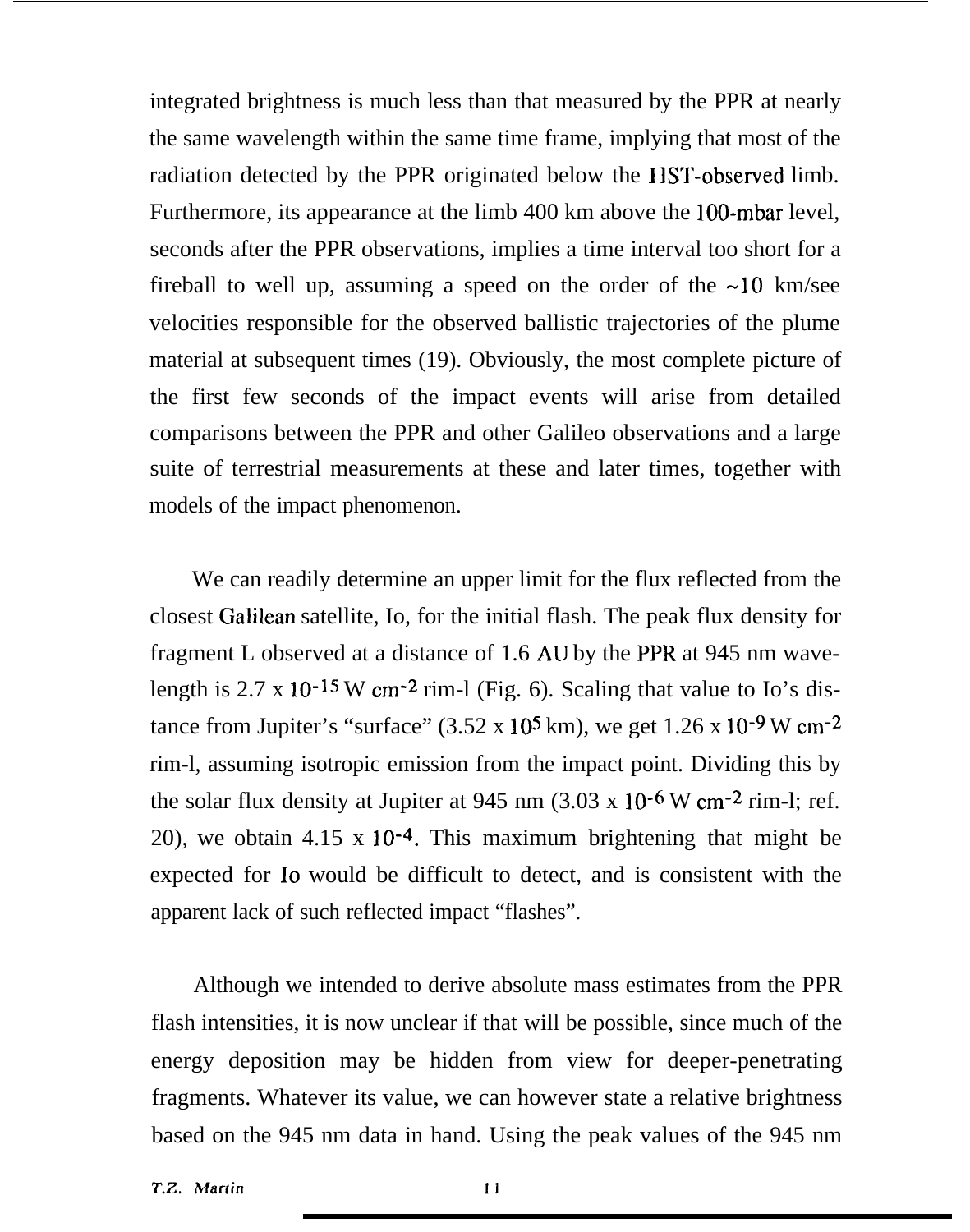signal, we find  $L$ ,  $G$ ,  $H$ , and  $Q1$  to have relative brightness of 2.4:2.1:1.6:1.0. The HST observations of the impact sites (19) provide a qualitative hierarchy in which the G, K and L impact sites have the highest associated energy because of their large ejccta, central dark region more than 10,000 km in diameter, and multiple impact waves. The H impact site has a central dark region between 4000 and 8000 km in size, medium ejects and a single impact wave, and Q1 has a central dark region less than 3000 km with no ejects and no observed impact wave. These are consistent with the ordering in energy that can be established with the PPR (and other Galileo) measurements. Further earth-based measurements of comparative phenomena, such as amount of NH3 gas upwelled, column abundance of particulate generated or amplitude of temperature perturbation can provide significant additional constraints on the incoming fragment energy. On the other hand, pre-impact HST observations of the individual cometary fragments give brightnesses (21) for L, G, H and Q1, of 1.00, 1.33,0.80 and 1.40, respectively. These are in obvious disagreement with our ordering, and imply that a significant component of the observed comet brightness was contributed by particles that did not contribute substantially to the kinetic energy of the incoming fragment. The breakup of Q also suggests that the impactors are not structurally identical to the earlier fragments.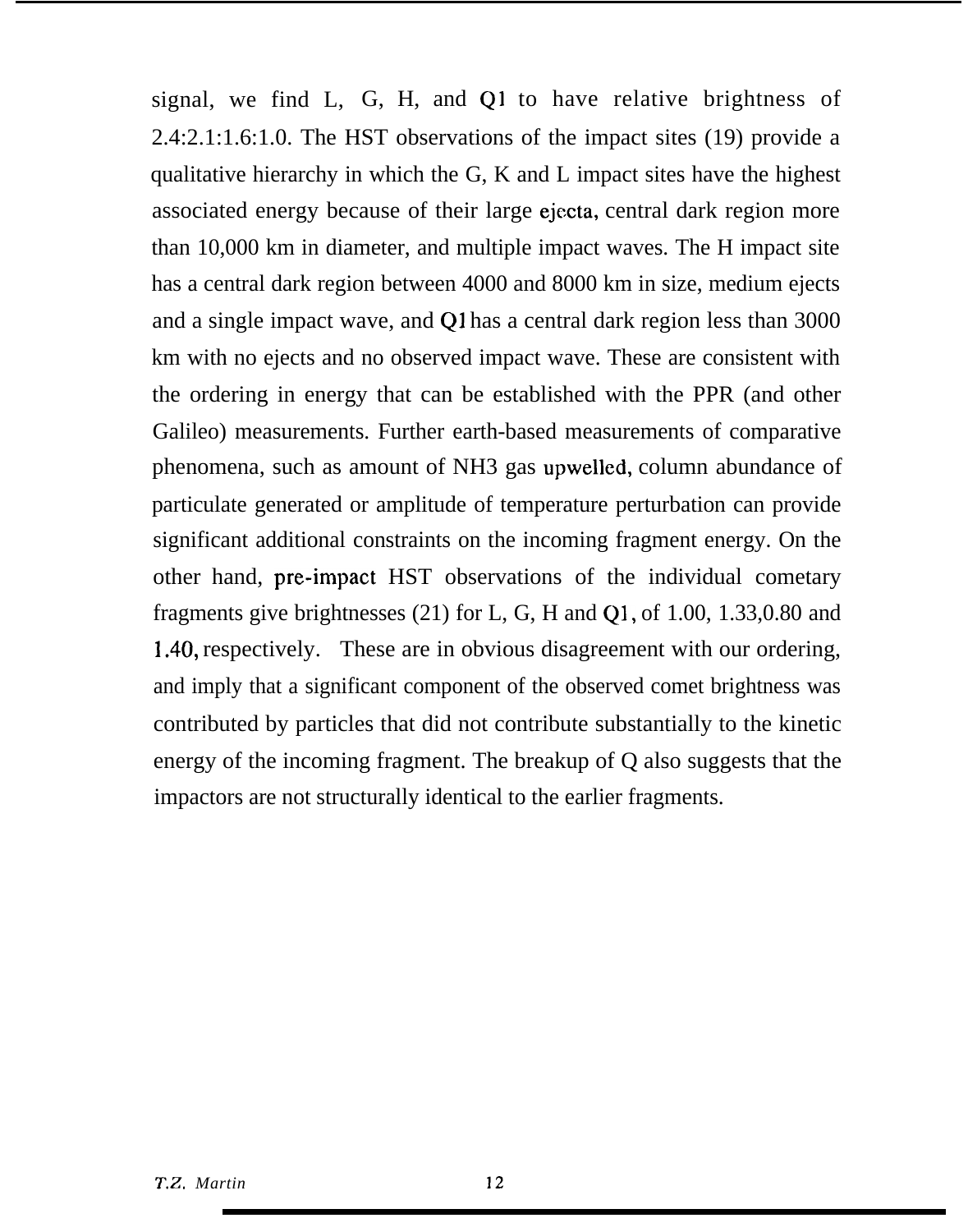#### REFERENCES AND NOTES

1. E. Russell *et al, Sp. Sci. Rev,* 60, 531 (1992).

2. M. Boslough, D.A. Crawford, T.G. Trucano, and A.C. Robinson, *EOS* 75, 305 (1994). D.A. Crawford, M. Boslough, T.G. Trucano, and A.C. Robinson, *Shock Waves* 4,47 (1994). K. Zahnle and M.-M. Mac Low, *Icarw* 108, 1 (1994). T. Takata, T. J. Ahrens, J.D. O'Keefe, and G.S. Orton, *Icarus* 109, 3 (1994).

3. The pointing stability of the Galileo scan platform has evolved to the point that targetting within the 2.5 rnrad PPR field of view can be reliably accomplished. Moreover, the viewing can be held to within about 1 mrad for long periods. Thus, it was practical to point at Jupiter and stare with the PPR for the duration desired. The observed signal levels and their constancy imply steady pointing at Jupiter was achieved for the desired observing period.

4. The Galileo main antenna failed to open properly in 1992, leaving the spacecraft with diminished communications capacity. It was therefore necessary to plan for extended playback (about six months) of SL9 data acquired on the tape recorder for most of the remote sensing observations. However, an additional mechanist was available for instruments with low data rates such as the PPR (216 bps). With some reprogramming, the PPR data were captured in the flight computer's memory, and then read out using existing memory verification procedures. With about 44 Kbytes of memory available, about 41 minutes of PPR data was stored in one sequence. At a nominal downlink rate of 10 bps, these data were sent to the Earth in about 12 hours. Having this early delivery of data from some of the impacts was intended to facilitate determination of relative timing of the impacts, and thus enhance the ability to read out from the tape recorder selected data from other experiments, in the event that no earthbased data were available to establish impact times.

5. A repetitive scanning motion used for G and R enabled the two slit spectrometers (UVS and NIMS) to cover platform pointing error, The PPR data for G therefore consist of several on-Jupiter samples obtained for each 5.3 *sec* scan period, at 945 nm. Imaging T.Z. Martin 13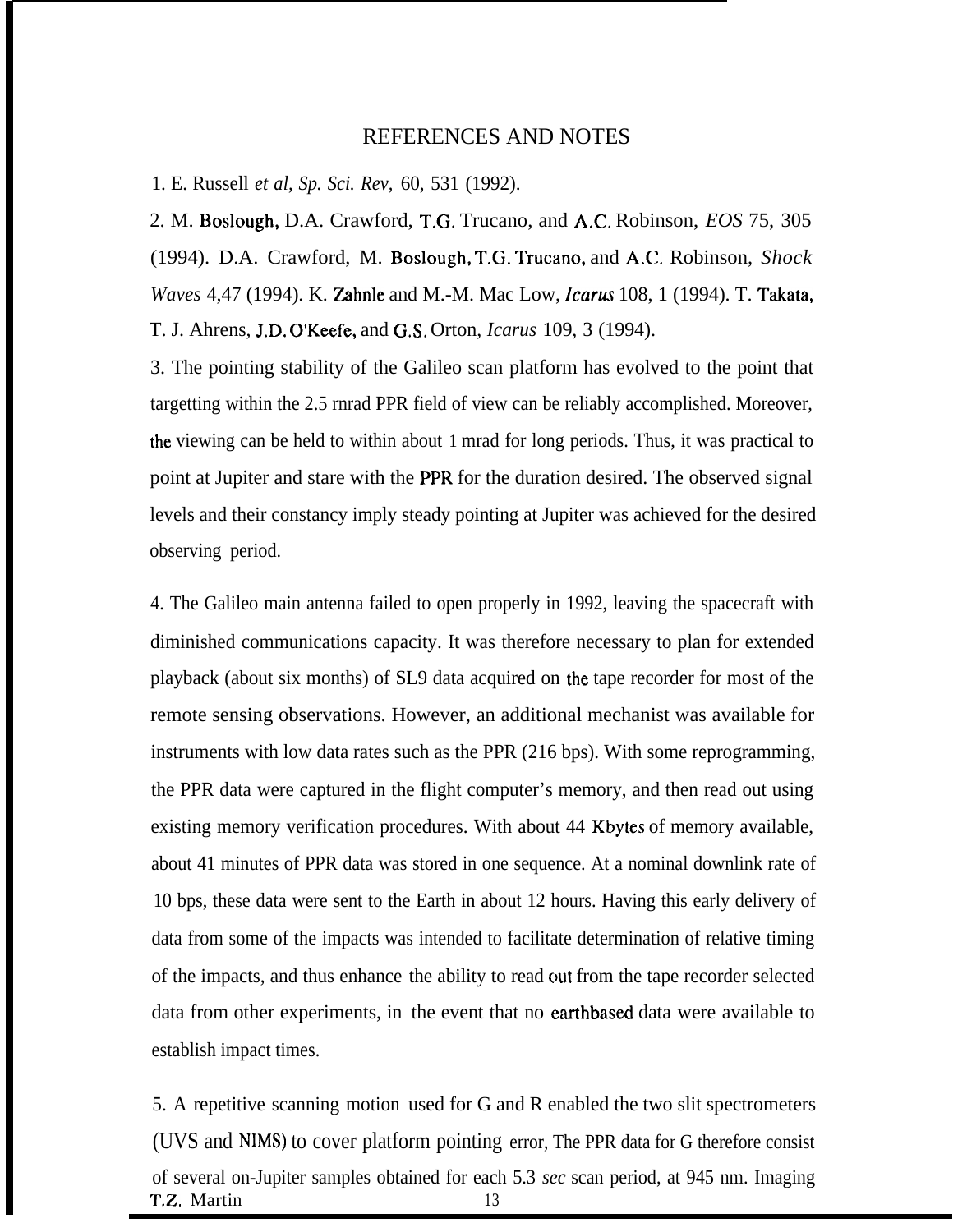sequences for events D, E, K, N, and W were done in modes that prevented useful simultaneous PPR measurements. Constraints on available time for telemetry precluded return of data from the C event.

6. We believe that the fragment B impact was covered timewise but was too small to be detected. Data recorded for P were considered unlikely to be useful, given reports from ground-based observers and the HST. Fragment S may have been detectable but apparently impacted at a time too early for our fixed observation window.

*7.* For K, the Galileo camera shutter was held open as Jupiter was slewed across the field, providing a time-resolved trace of the flash brightness. For W, separate images of Jupiter were made each 2,.3 sec. M. J. S. Belton, C. R. Chapman, T. V. Johnson, C. M. He ffeman, K, P. Klaasen, *Bull, Amer. Astron. Sot,,* in press.

8. The color temperature derived from the ratio of the 678 to 945 nm signal for event Q1 is highly sensitive to the absolute radiometric calibration of the PPR at these wavelengths. Although inflight observations of Sirius confirm the preflight calibration factor to within 5% at 410 nm, we have some doubt about the 945 nm calibration because the signals for Jupiter itself were about half of predicted levels. Until we can establish a reliable inflight calibration for 678 and 945 nm, the estimated color temperature should be considered preliminary and subject to significant uncertainty.

9. C. W. Herd *et al, Bull. Amer. Astron. Sot.,* in press.

10. W. D. Smythe *et al, Bull. Amer. Astron. Sot.,* in press.

11. For example, J. Borovicka, in *Meteoroids and their Parent Bodies,* (Astron. Inst. Slovak Acad, of Sci., Bratislava, 1993), derives an excitation temperature of 4000 K for a large terrestrial fireball. Analysis of meteoric production of heat and light was summarized by E. @ik in *Physics of Meteor Flight* in *the Atmosphere,* (Interscience, New York, 1958).

12, For example, P. M. Millman, in *Solid Parlicles in the Solar Syslern,* I. Halliday and B. McIntosh, Eds,, (Reidel, Dordrecht, 1980), p. 121-128. Whereas terrestrial atmospheric emissions by N and O are weak in the visible region, and contribute little to

T.Z. Marlin 14

—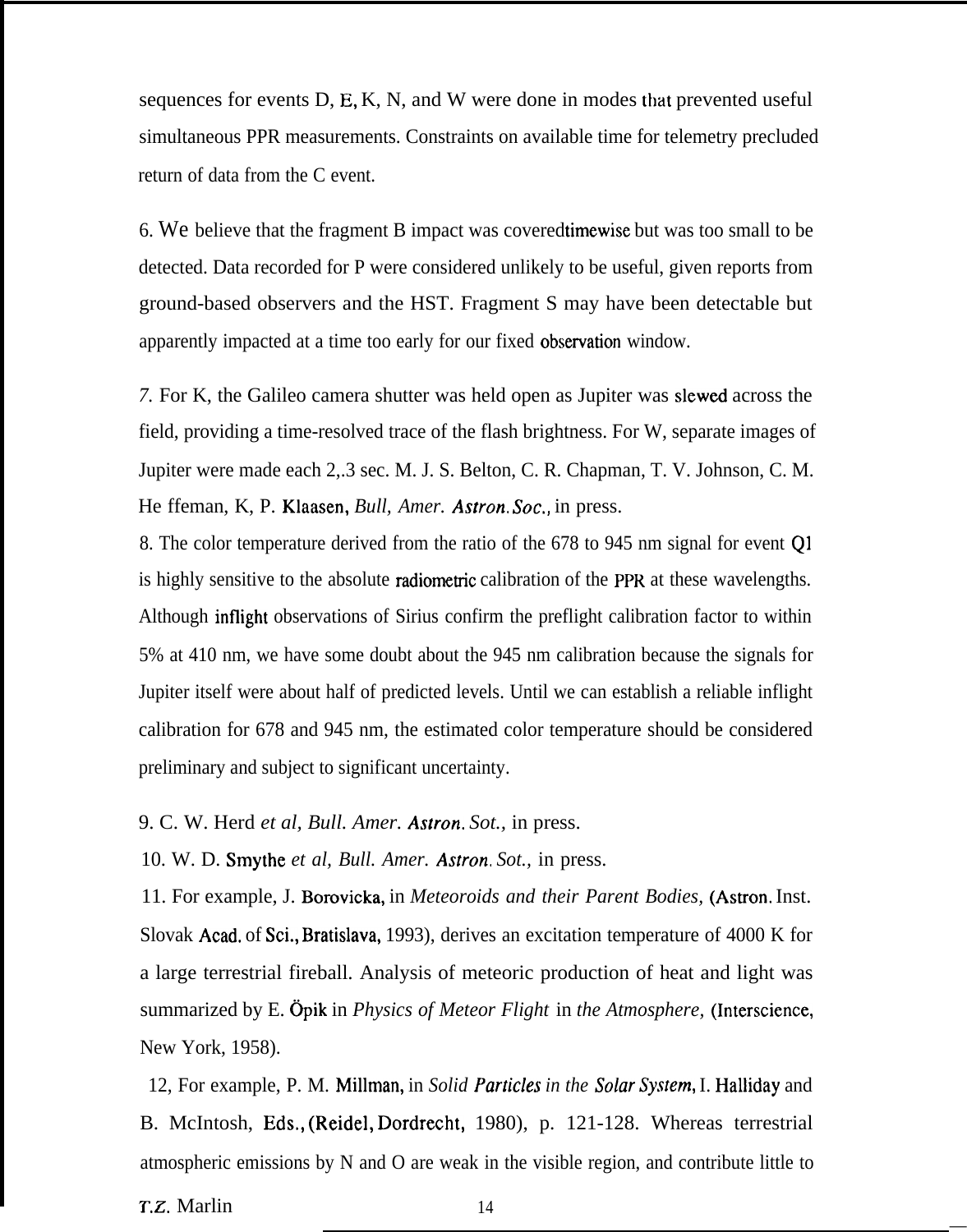meteor spectia, the Paschen and Balmer lines of H should appear in Jovian meteor spectra. Comets scatter sunlight in bands due to molecular radicals; near the PPR filter locations, J.R. Johnson, U. Fink, and S.M. Larson, *Icarus* 60, 351 (1984) show a NH2 feature in the region near 678 and a CN feature near 94S nm. Within 0.2 AU of the sun, atomic lines appear [G.W. Preston. *Astrophys. J. 147, 718 (1967)]*. Post-impact spectroscopic observations of Jupiter (P. Drossart ef *al, Bull. Amer. Astron. Sot.,* in press) show a Li transition near 678 nm within a few minutes after each impact that could also be present in the initial flash.

13. This suggests that the meteor flashes would have been best detected in the blue, and that if the PPR flashes contain meteor light, we poorly sample the true luminosity of that phase.

14. D. P. Hamilton *et al, Bull. Amer. Astron. Sot.,* in press.

15. P. Drossart *et al, Bull. Amer. Astron. Sot.,* in press.

16.1. de Pater et al, *Bull. Amer. Astron. Sot.,* in press.

17. P. D. Nicholson *et al, Bull. Amer. Astron. Sot.,* in press.

18. V. Meadows, D. Crisp, G. Orton, T. Brooke, and J. Spencer, *Bull. Amer. AsIron. Sot.,* in press.

19. H. B. Hammel, *et al, Science,* in press.

20. J. C. Arvesen, R. N. Griffin, Jr., and B. D. Pearson, Jr. *Appl. Optics 8, 2215* (1969).

21. H. A. Weaver et *al, Science,* in press.

22. The research described in this paper was carried out by the Jet Propulsion Laboratory, California Institute of Technology, under a contract with the National Aeronautics and Space Administration. We acknowledge strong support from the Galileo Project in the planning and execution of the Shoemaker-Levy 9 observing sequence, The impact timing predictions of P. Chodas and D. Yeomans (JPL) were essential to the timing of the data acquisition.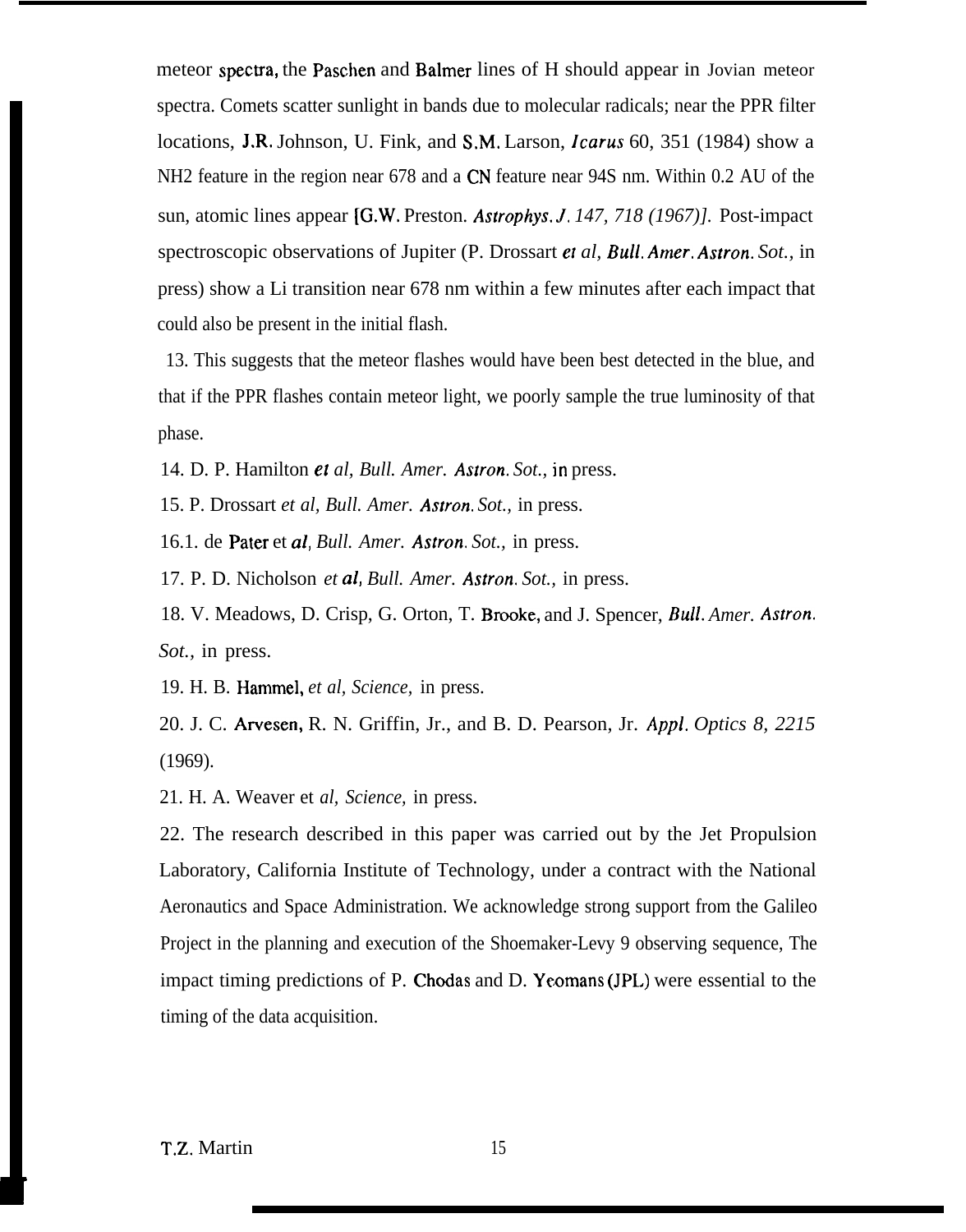# Figure legends

Figure 1. Size of Jupiter and impact site location within the Galileo PPR field of view.

Figure 2. Fragment H and L impacts.

Raw signal traces for the two orthogonal polarization channels of the PPR. Differences *in* ambient level of the two channels are due to electronic drift of the zero radiance level; the dark current restoration procedure normally performed was omitted here in order to avoid filter wheel stepping and consequent loss of time resolution. Offsets have been applied to Channel 2 data to facilitate comparison. Sample interval is 0.23 sec.

Figure 3. Fragment Q1 impact.

Raw signal traces for the two orthogonal polarization channels of the PPR for both the 678 and 945 nm filters, which were viewed alternately. Differences in ambient level of the two polarization channels are due to electronic drift; offsets have been applied to facilitate comparison. Sample interval is 1.26 sec for a given filter.

Figure 4. Fragment G impact.

Peak signal levels obtained during the repetitive scanning motion across Jupiter, with a period of 5.3 sec. The average of the two orthogonal polarization channels of the PPR is shown.

Figure 5. Fluxes at 945 and 678 nm for impact Ql,

The two polarization channels were averaged together for each wavelength, and periodic noise in one 678 nm channel removed (see Fig. 3). The relative amplitude of these signals indicates a high temperature for the flash.

Figure 6. Fluxes at 945 nm for the impacts Ci, H, L, and Q1. Data for G are shown as  $+$  symbols.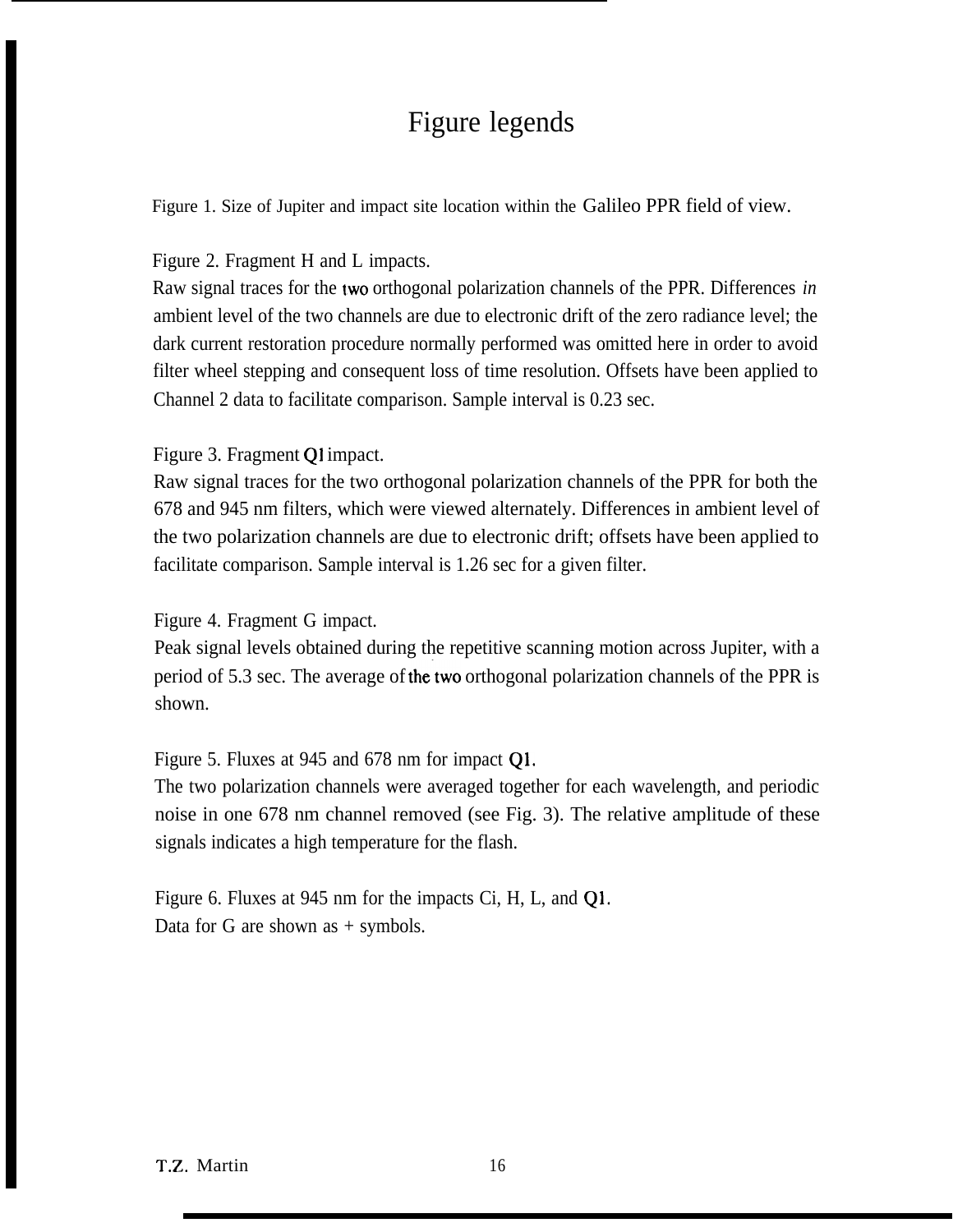### TABLE 1. Galileo PPR Observations

| 910 <sub>N</sub>                                         | $M2$ run <sup>-2</sup> nm <sup>-1</sup><br>munixaM langi2 | $y'$ um    | Time observed                       | Impact time*          | Fragment     |
|----------------------------------------------------------|-----------------------------------------------------------|------------|-------------------------------------|-----------------------|--------------|
| Signal too weak to be seen.                              | ---                                                       | \$t6       | 00: 00: 00: 122: 20861              | $2000$ $225$          | $\mathbf{B}$ |
| Sampled once per 5.3 sec period.                         | STET                                                      | \$t6       | T00:04:N0-00:SE:N0 QQ1 SE:EE:N0 QQ1 |                       | O            |
|                                                          | $51 - 381$                                                | 5t6        | 71:75:61-77:1 1:61 661 85:15:61 661 |                       | H            |
|                                                          | $S1 - 397$                                                | \$t6       | tz:9z:zz-00:60:zz 002 8t:9I :22002  |                       | $\mathbf T$  |
| Signal likely too weak.<br>Recorded but not played back. |                                                           | \$t6       |                                     | $9100 \n995$          | $\mathbf d$  |
| Two wavelengths alternate.                               | $I'I E-I$                                                 | \$t6       | 9999202-999202020202039999993039    |                       | IQ           |
|                                                          | $3.0 E-15$                                                | <b>849</b> |                                     |                       |              |
| To be returned early 1995.                               | $- - -$                                                   | <b>849</b> | To be determined                    | $200u$ $22S$          | $\mathbf{R}$ |
| Event shifted out of observed period.                    |                                                           | \$t6       | $57.65:51-00:17:51.707$             | $3000 \frac{33}{500}$ | S            |

22: MM:HH res verted to faithbased observers in UTC: Day of year HH: MM: SS

.<br><br/>ota covered by data returned to Earth to date.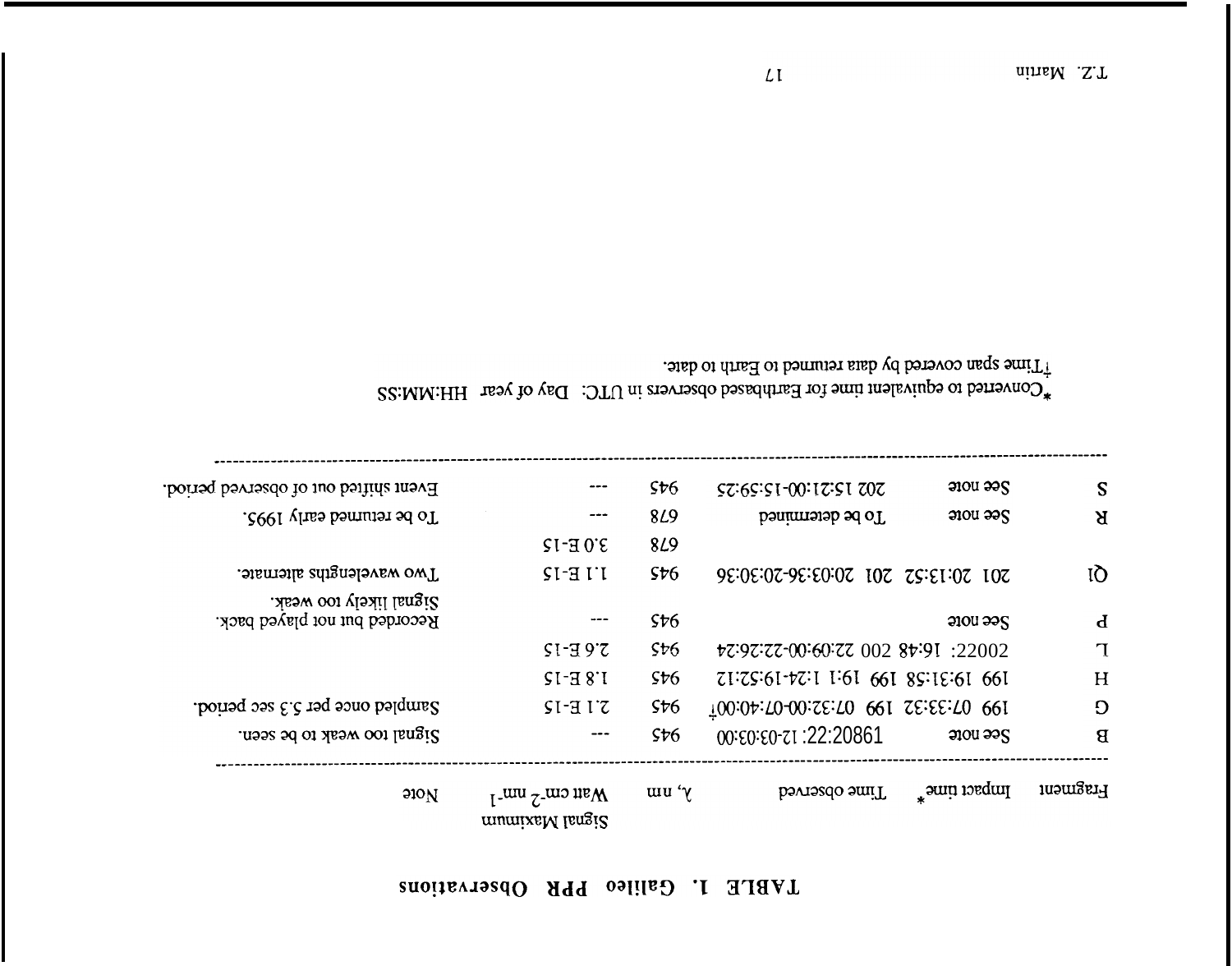

2.5 mrad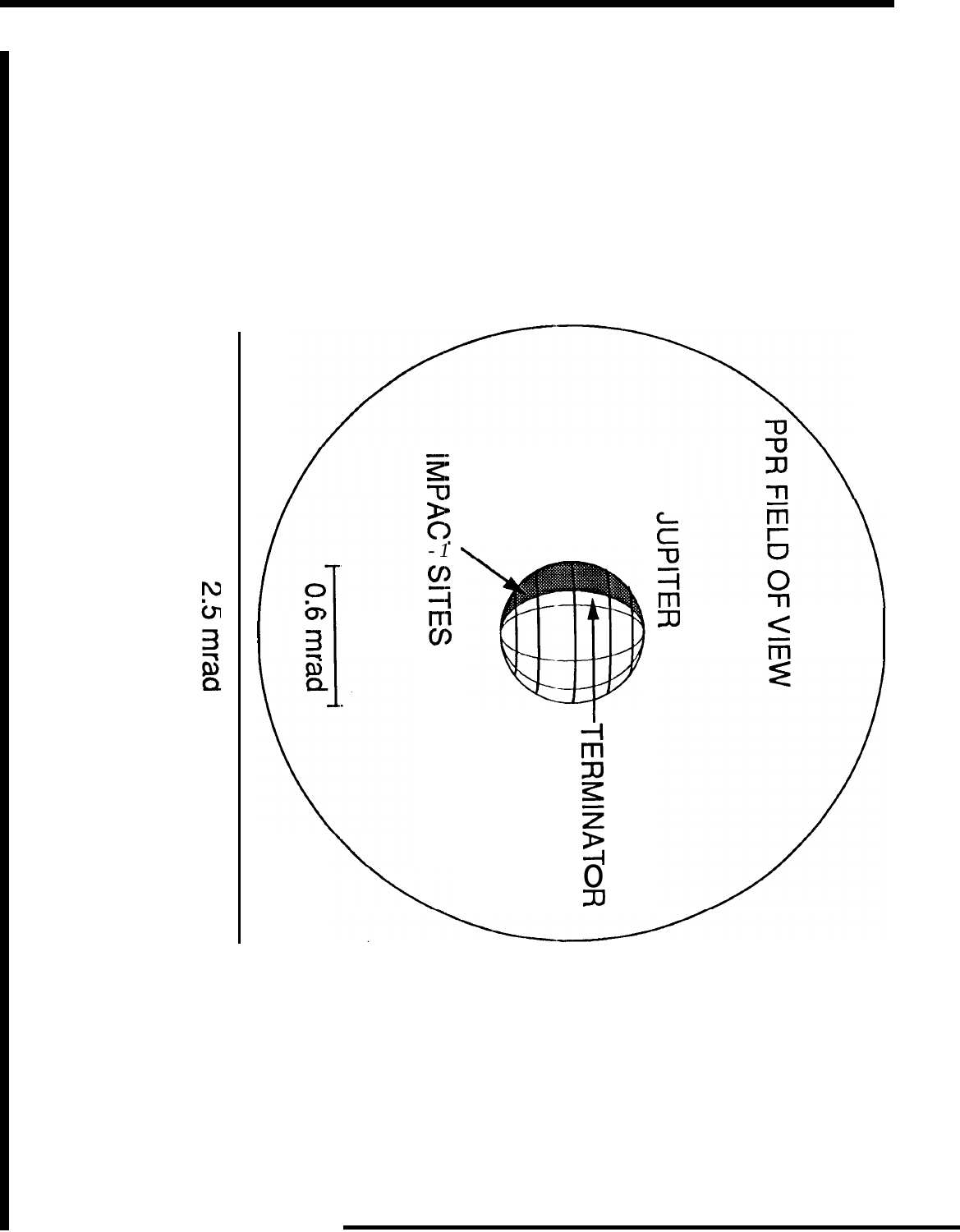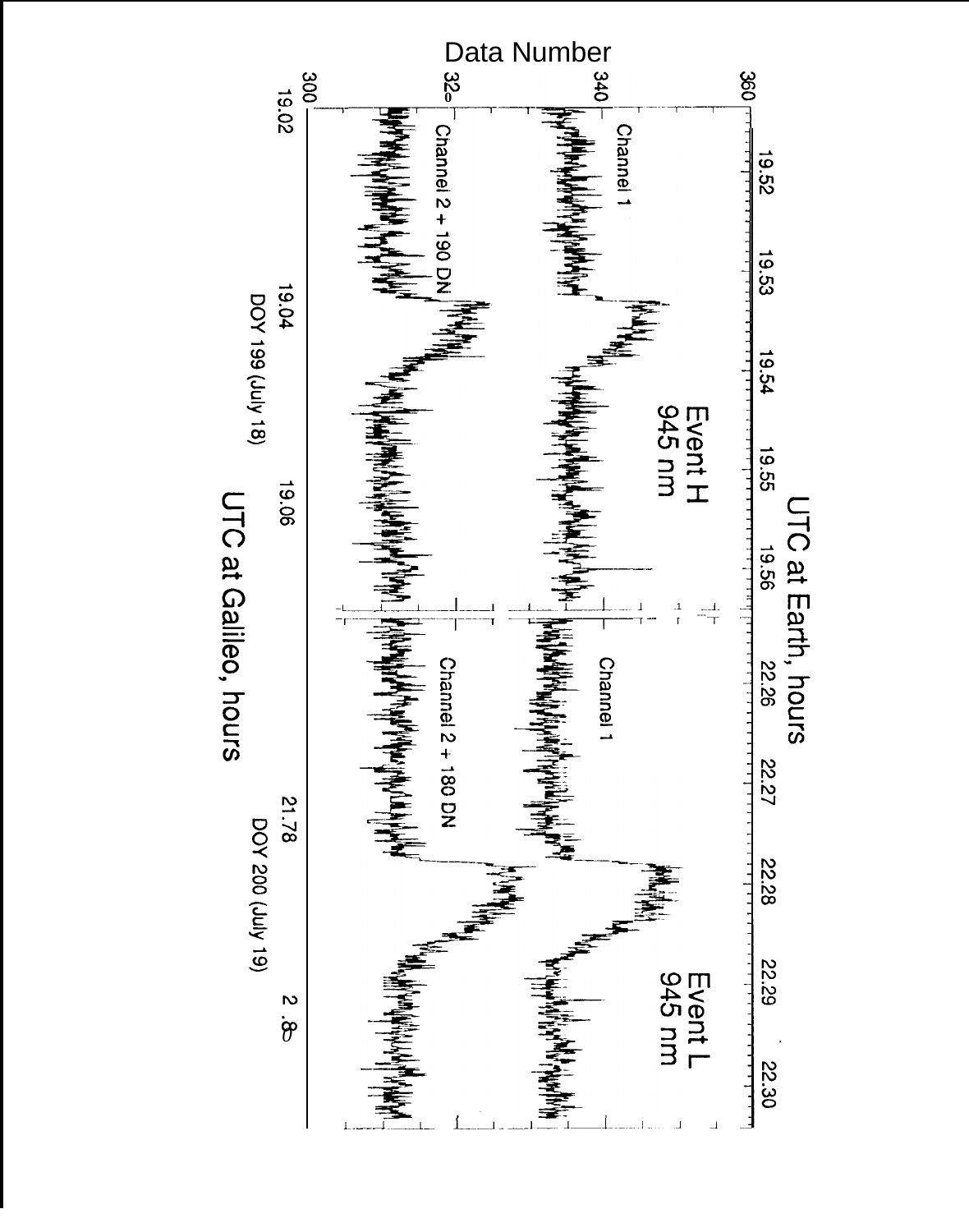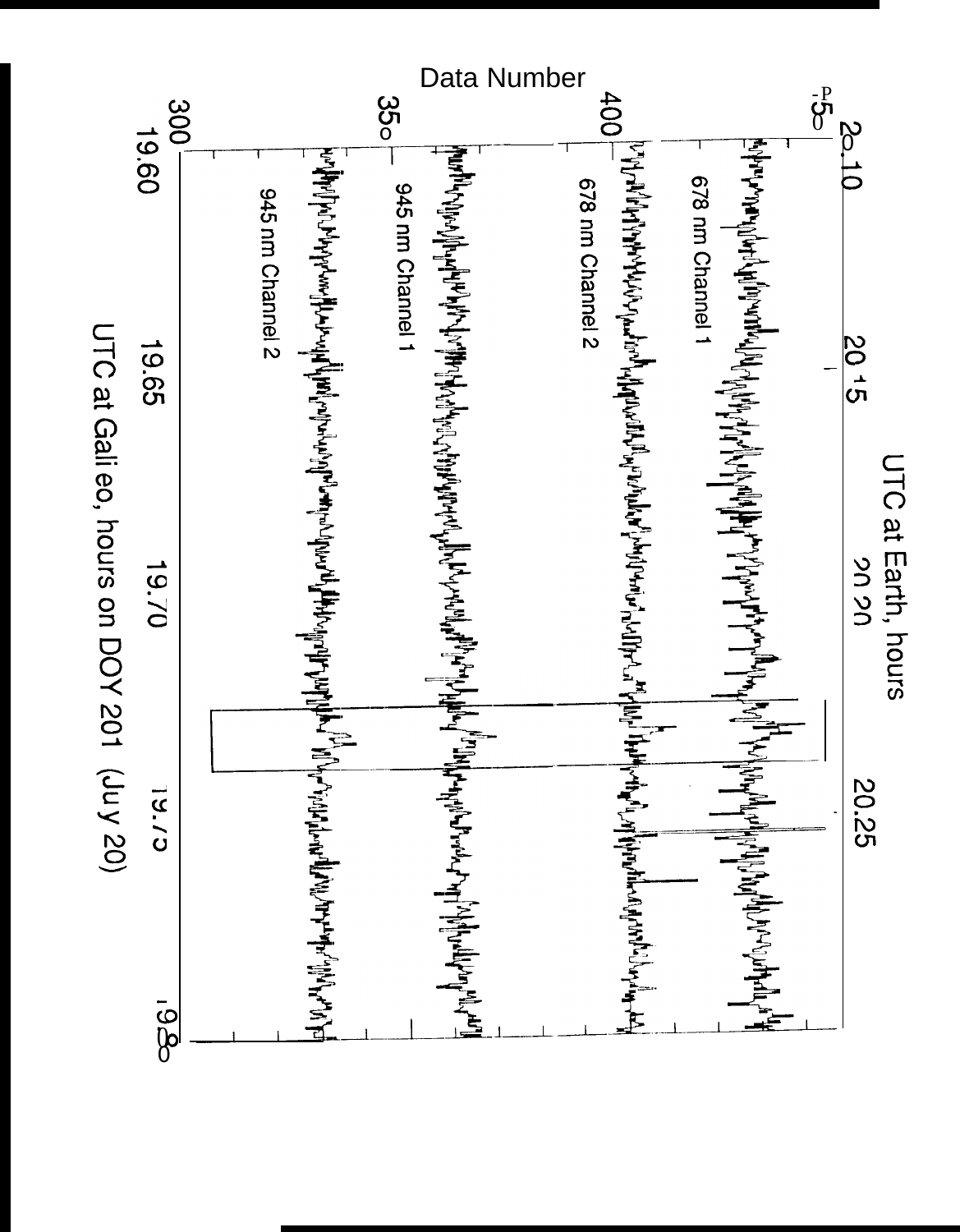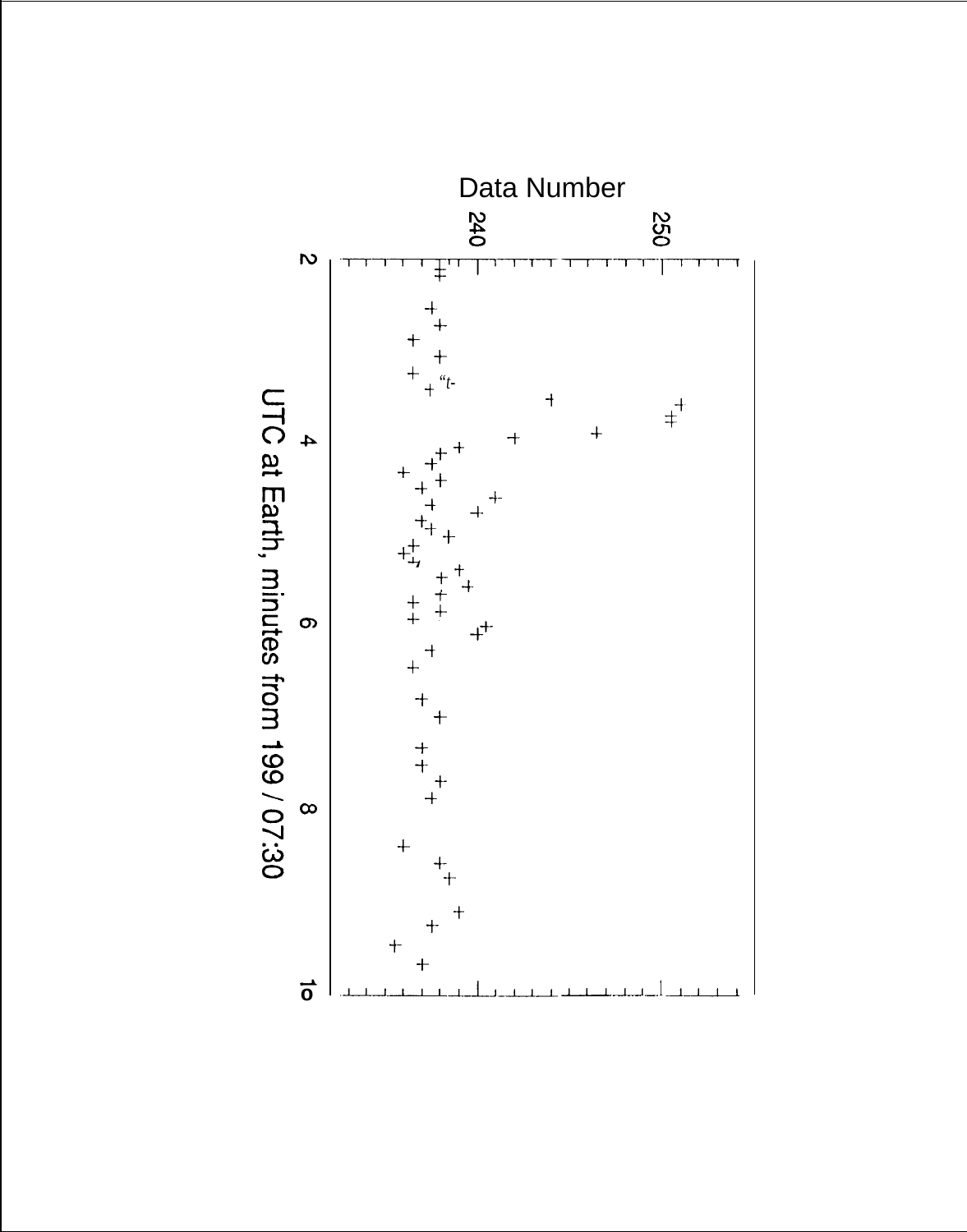